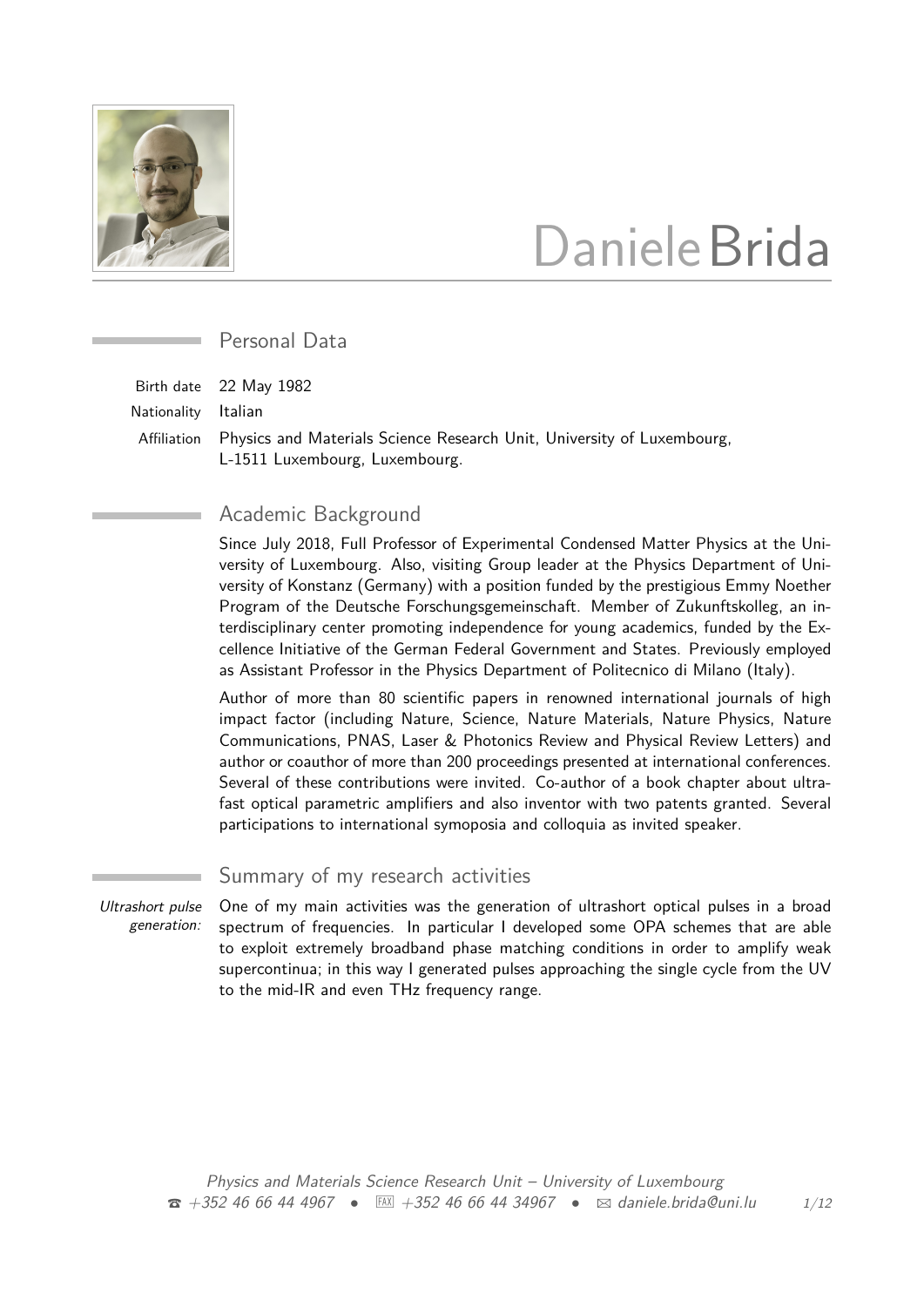Ultrafast dynamics in condensed matter: The main scope for the ultrashort pulse generation is its use in optical spectroscopy with the possibility to access events occurring on an elementary time scale with unprecedented sensitivity. Also, the tunability of the pulses plays a key role in ultrafast spectroscopy. For this reason my main activity has been the use of ultrashort pulses for the study of elementary processes occurring in matter upon impulsive photoexcitation with unprecedented combination of temporal resolution and spectral coverage. In particular, I studied coherent nuclear wave-packet oscillations in carotenoids and similar molecular species, energy transfer in organic photovoltaic blends, ultrafast isomerisation in Rhodopsin, electron dynamics in metals, superconductors, graphene and other layered materials.

**Nanophotonics** and plasmonics: One additional activity is the study of ultrafast phenomena and plasmonic effects in gold nanoantennas with main focus on the photoluminescence and nonlinear properties of these structures. Recently I also started a new activity funded by European Union on plasmonics in heavily doped semiconductors.

- Ultrafast nanotransport: A novel research direction promises to combine ultrafast optics to quantum transport at the nanoscale: in this activity we drive the tunneling of single electrons through the gap of a nanocircuit by exploiting the electric field of single cycle light pulses. This approach allows to access electronic currents with PHz bandwidth with extreme lateral constriction.
- Other scientific activities: I am also involved in other research activities, such as the manipulation of pulse profiles with adaptive techniques or by exploiting optical nonlinearities in periodically poled materials for spectral compression. I contributed to the extension of optical projection tomography in the ultrafast domain with the implementation of time gating. All the results from these activities have been published in international peer-reviewed journals.

# Professional Activity

Topical Editor of Optics Letter. Member of the Board of Meetings of the Optical Society (OSA). Member of the CLEO Europe sub-committee on Ultrafast Optical Technologies (2015, 2017 and 2019) and of HILAS 2018. Session presider at CLEO:QELS 2011 (Baltimore, MD, USA), CLEO Europe 2011 (Munich, Germany), CLEO 2012 (San Jose, CA, USA), CLEO Europe 2013 and 2015 (Munich, Germany), Ultrafast Phenomena 2014 (Okinawa, Japan) and 2016 (Santa Fe, USA).

Active referee for a number of scientific publications including high profile journals like Nature Photonics, Nature Nanotechnology and Physical Review Letters. Reviewer for the evaluation of grant proposals submitted to the Department of Energy (US), to the Swiss National Science Foundation and other national funding agencies.

# Bibliometric Data

H-index 32 (>3500 citations) on [ResearcherID - ISI database \(Author ID: A-9301-2010\)](http://www.researcherid.com/rid/A-9301-2010) 39 (>5000 citations) on [Google Scholar \(Author ID: AUhJBuwAAAAJ\)](http://scholar.google.it/citations?user=AUhJBuwAAAAJ) Updated on December 06, 2018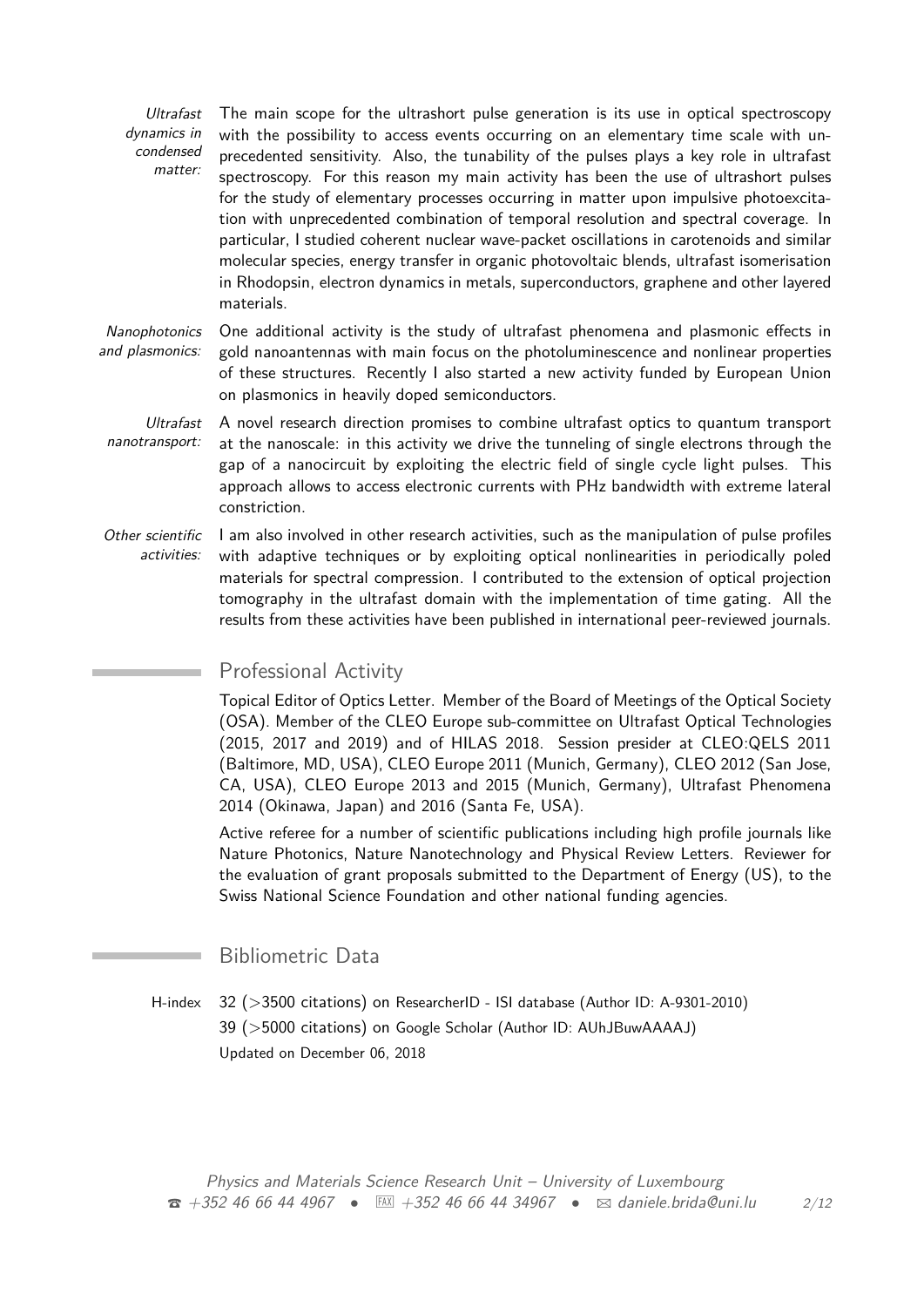## **Experience**

Positions

- 07/2018 now **Full Professor in Experimental Physics**, University of Luxembourg, Luxembourg.
	- 2017 **Interim Professor (W2)**, University of Konstanz, Konstanz, Germany.
- 02/2015 now **Emmy Noether Group Leader (currently with a visiting status)**, University of Konstanz, Konstanz, Germany. Emmy Noether Program from DFG.

 $04/2013 -$ **Zukunftskolleg Fellow**, University of Konstanz, Konstanz, Germany.

06/2018 5-year position granted by the second German Excellence Initiative.

- 09/2012 **Group Leader**, Physics Department - University of Konstanz, Konstanz, Germany.
- 03/2013 Research activity on advanced femtosecond light sources and ultrafast dynamics in solid-state nanostructures
- $06/2010 -$ **Assistant Professor**, Physics Department - Politecnico di Milano, Milano, Italy.
- 08/2012 3-year Ricercatore TD position funded within a regional project for the study of ultrafast physical processes in various systems.
- $09/2010 -$ 08/2011 **Visiting researcher**, University of Konstanz, Konstanz, Germany. Research project at the Chair for Ultrafast Phenomena and Photonics (Prof. Alfred Leitenstorfer): generation of THz shock waves and passive phase stabilization of an Er:fiber system.
- $01/2010 -$ **Research Fellow**, Physics Department - Politecnico di Milano, Milano, Italy.
- 06/2010 Position granted by an AFOSR contract for the generation of ultrashort pulses by coherent superposition.

# Teaching Activity

- 2017 **Lecturer**, Konstanz University. Nano-Optics
- 2015 **Excercise Planning**, Konstanz University. Semiconductor Physics
- 2014-2015 **Excercise Planning**, Konstanz University. Physics integrated course III.
	- 2014 **Lecturer**, Konstanz University. Laser Physics and Nonlinear Optics course.
	- 2013 **Lecturer**, Konstanz University. Supervision in topical seminars in the course "Ultrafast Phenomena and Femtosecond Technology" for Physics students.
- 2012–2013 **Teaching Assistant**, Konstanz University. Supervision in topical seminars in the course "Laser Physics and Nonlinear Optics" for Physics students.
	- 2011 **Guest Lecturer**, Konstanz University. Topical lectures in the course "Photonics, Laser Physics and Nonlinear Optics" for Physics students.

## 2007–2012 **Teaching Assistant**, Politecnico di Milano. TA activity in basic Physics courses for engineers (Classical Mechanics, Thermodynamics, Electromagnetism). TA in the "Ultrafast Optics" advanced course for graduate students.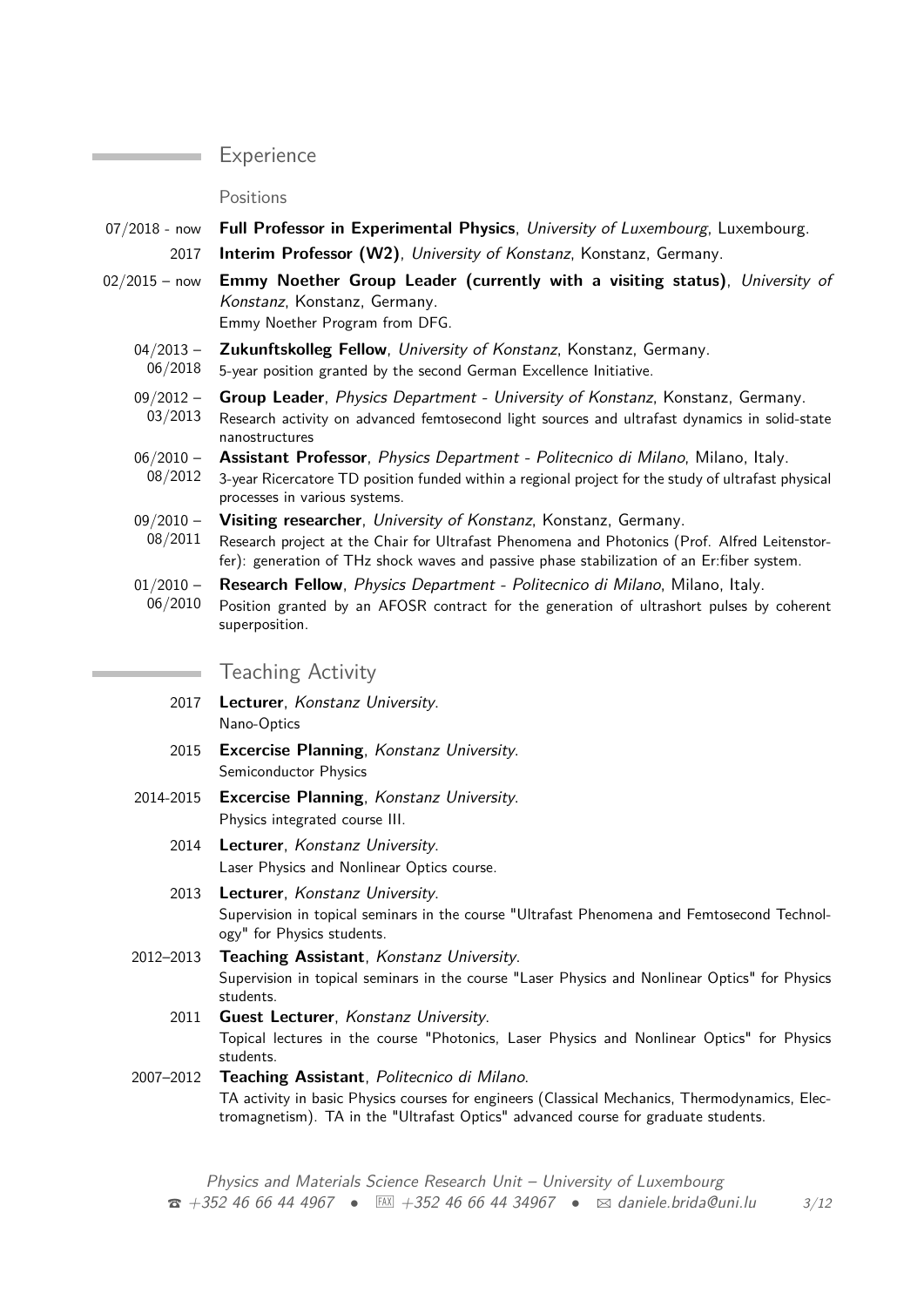- 2008–2012 **Lab. Assistant**, Politecnico di Milano. Teaching in experimental laboratories for undergraduate students.
- 2008–2012 **Master/ Bachelor Thesis supervisor**, Physics department Politecnico di Milano. Laboratory Supervision of students involved in Master/Bachelor thesis research. Co-relator in Master thesis.

#### Supervision

I supervised several graduate students in their thesis projects at Politecnico di Milano. I also supervised 7 graduate student at University of Konstanz. Currently I am directly supervising 6 PhD candidates and co-supervising 4 PhD students. I am also supervising 5 Master students as Group Leader at University of Konstanz.

#### Education

since December 2013 **Habilitation**, National Italian habilitation to professorship in Experimental Condensed Matter Physics (02/B1 - Fisica sperimentale della Materia) .

- Jan. 2007 **PhD**, Politecnico di Milano, Milano, Physics.
- Feb. 2010 Ph.D. in Physics with distinction from Politecnico di Milano with a dissertation entitled "Probing primary photoinduced processes with broadly tunable few-optical-cycle light pulses". Advisor: Prof. G. Cerullo (Politecnico di Milano). PhD fellowship from the Istituto Nazionale per la Fisica della Materia (INFM) of the Italian National Research Council (CNR).
- 2004–2006 **Master degree**, Politecnico di Milano, Milano, Physics engineering. Specialization in Optics, Lasers and Photonics.
- 2001–2004 **Bachelor degree**, Politecnico di Milano, Milano, Physics engineering. Specialization in Optics and Lasers.

## Grants and Fellowships

- 2018-2022 FEDER Luxembourg: Lux-Ultra-Fast (785 k $\epsilon$ ), 40% Cofunding of the start-up. Role: Principal Investigator.
- 2019-2023 Marie Curie ITN project MUSIQ (250 k€). Role: Principal Investigator.
- 2016-2019 SFB 767 Project B08 (510 k€). Role: Principal Investigator.
- 2015-2020 Emmy Noether Programm DFG  $(1.65 \text{ M}\epsilon)$ . Role: Principal Investigator.
- 2014-2015 Baden Württemberg Stiftung Eliteprogramm (100  $k\in$ ). Role: Principal Investigator.
- 2014-2016 FET Open Xtrack project GEMINI (300 k $\epsilon$ ). Role: Principal Investigator.
- 2013-2017 CAP project (160 k€). Role: Co-PI.
- 2013-2018 Zukunftskolleg fellowship (group leader position and start-up funding, total 380 k $\epsilon$ ).
- 2013-2017 Marie Curie Career Integration Grant, proj. UltraQuEsT (100 k€). Role: Principal Investigator.
- 2010-2011 CAP Postdoc Grant  $(40 \text{ kg})$ . Role: Principal Investigator.
- 2007-2009 PhD fellowship from CNR-INFM (2007-2009).

## Awards

- 2015 Fresnel Prize awarded by the European Physical Society.
- 2009 IEEE/LEOS Student Award.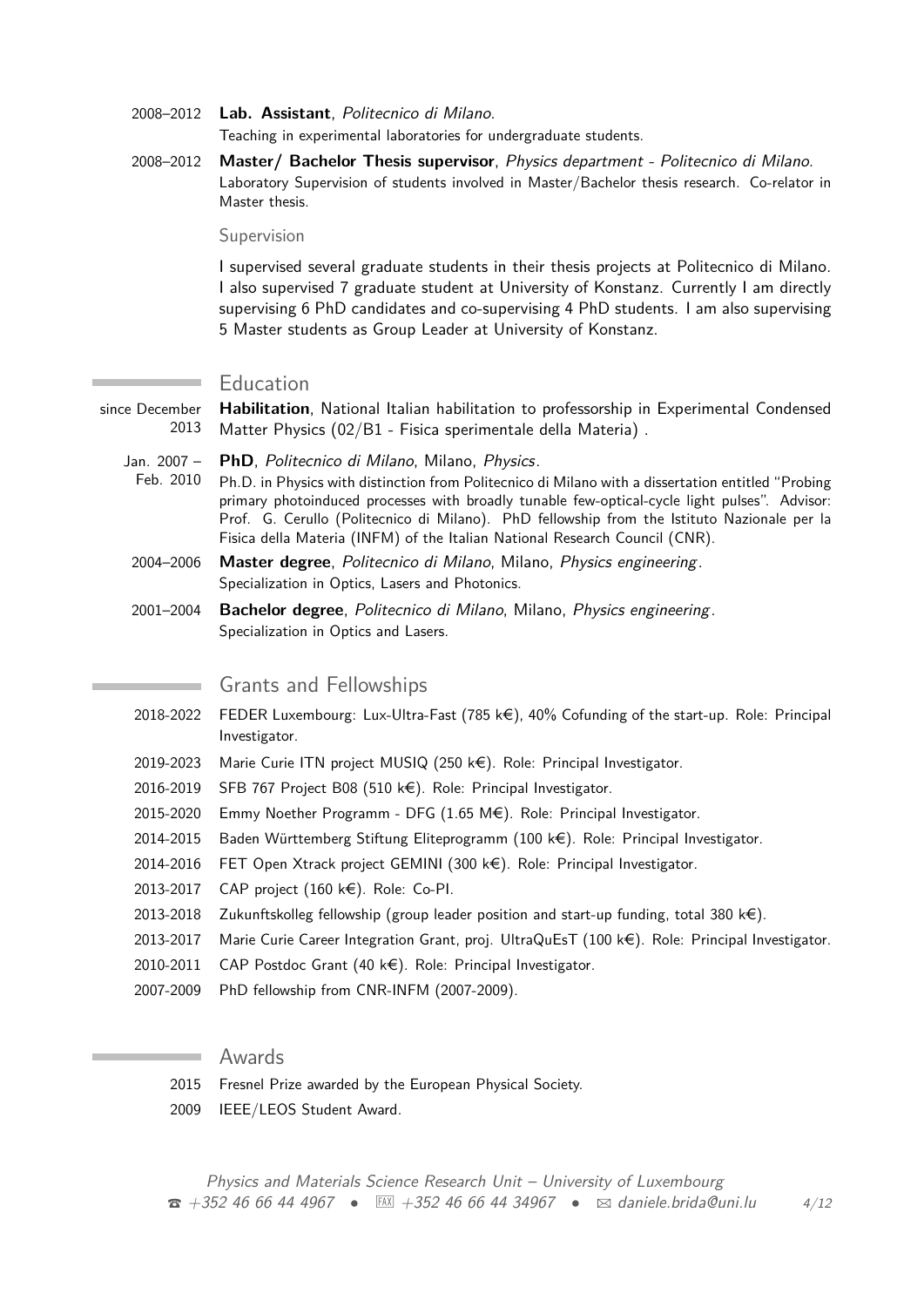## **Publications**

Journal Articles

- 1 G. Aguirregabiria, D. C. Marinica, M. Ludwig, **D. Brida**, A. Leitenstorfer, J. Aizpurua, A. Borisov, "Dynamics of electron-emission currents in plasmonic gaps induced by strong fields," Faraday Discussions (2018).
- 2 C. Schmidt, J. Bühler, A.-C. Heinrich, J. Allerbeck, R. Podzimski, D. Berghoff, T. Meier, W. G. Schmidt, C. Reichl, W. Wegscheider, **D. Brida**, and A. Leitenstorfer, "Signatures of transient Wannier-Stark localization in bulk gallium arsenide," Nature communications 9 (1), 2890 (2018).
- 3 J. Bühler, J. Allerbeck, G. Fitzky, **D. Brida**, and A. Leitenstorfer, "Terahertz shockwaves generated by a precise subcycle cut of the electric field," Optica 5 (7), 821-824 (2018).
- 4 P. Fimpel, C. Riek, L. Ebner, A. Leitenstorfer, **D. Brida**, and A. Zumbusch, "Boxcar detection for high-frequency modulation in stimulated Raman scattering microscopy," Applied Physics Letters 112 (16), 161101 (2018).
- 5 F. Enders, A. Budweg, P. Zeng, J. Lauth, T. Smith, **D. Brida**, and K. Boldt, "Switchable Dissociation of Excitons bound at Strained CdTe/CdS Interfaces," Nanoscale (2018).
- 6 A. Grupp, A. Budweg, M. P. Fischer, J. Allerbeck, G. Soavi, A. Leitenstorfer, **D. Brida**, "Broadly tunable ultrafast pump-probe system operating at multi-kHz repetition rate," Journal of Optics 20, 0145005 (2018).
- 7 P. Storz, J. Tauch, M. Wunram, A. Leitenstorfer, **D. Brida**, "Parametric Amplification of Phase-Locked Few-Cycle Pulses and Ultraviolet Harmonics Generation in Solids at High Repetition Rate," Laser Photonics Reviews 11, 1700062 (2017).
- 8 A. Grupp, P. Ehrenreich, J. Kalb, A. Budweg, L. Schmidt-Mende, **D. Brida**, "Incoherent Pathways of Charge Separation in Organic and Hybrid Solar Cells," J. Phys. Chem. Lett. 8, 4858-4864 (2017).
- 9 V. Knittel, M. P. Fischer, M. Vennekel, T. Rybka, A. Leitenstorfer, **D. Brida**, "Dispersion of the nonlinear susceptibility in gold nanoantennas," Phys. Rev. B 96, 125428 (2017).
- 10 M. P. Fischer, J. Bühler, G. Fitzky, T. Kurihara, S. Eggert, A. Leitenstorfer, **D. Brida**, "Coherent field transients below 15 THz from phase-matched difference frequency generation in 4H-SiC," Opt. Letters 42, 2687–2690 (2017).
- 11 S. Peli, S. Dal Conte, R. Comin, N. Nembrini, A. Ronchi, P. Abrami, F. Banfi, G. Ferrini, **D. Brida**, S. Lupi, M. Fabrizio, A. Damascelli, M. Capone, G. Cerullo, and C. Giannetti, "Mottness at finite doping and charge-instabilities in cuprates," Nature Physics 13, 806–811 (2017).
- 12 T. Rybka, M. Ludwig, M. Schmalz, V. Knittel, **D. Brida**, and A. Leitenstorfer, "Sub-cycle optical phase control of nanotransport in the single-electron regime," Nature Photonics 10, 667–670 (2016).
- 13 J. Frigerio, A. Ballabio, G. Isella, E. Sakat, P. Biagioni, M. Bollani, E. Napolitani, C. Manganelli, M. Virgilio, A. Grupp, M. P. Fischer, **D. Brida**, K. Gallacher, D. J. Paul, L. Baldassarre, P. Calvani, V. Giliberti, A. Nucara, and M. Ortolani, "Tunability and Losses of Mid-infrared Plasmonics in Heavily Doped Germanium Thin Films," Phys. Rev. B 94, 085202 (2016).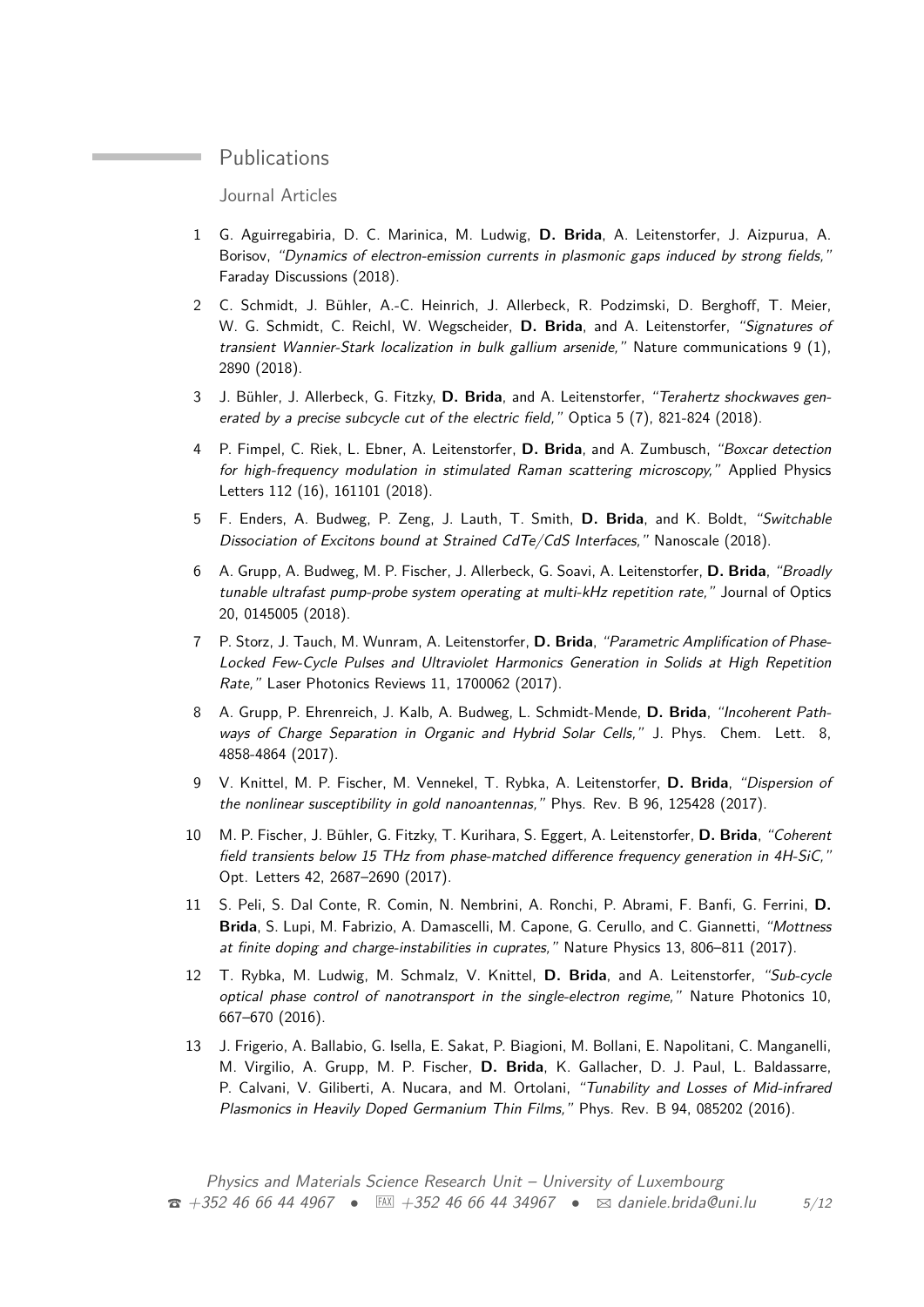- 14 C. Riek, C. Kocher, P. Zirak, C. Kölbl, P. Fimpel, A. Leitenstorfer, A. Zumbusch, and **D. Brida**, "Stimulated Raman scattering microscopy by Nyquist modulation of a two-branch ultrafast fiber source," Opt. Lett. 41(16), 3731-3734 (2016).
- 15 M. P. Fischer, C. Schmidt, E. Sakat, J. Stock, A. Samarelli, J. Frigerio, M. Ortolani, D. J. Paul, G. Isella, A. Leitenstorfer, P. Biagioni, and **D. Brida**, "Optical Activation of Germanium Plasmonic Antennas in the Mid Infrared," Phys. Rev. Lett. 117, 047401 (2016).
- 16 E. Sakat, I. Bargigia, M. Celebrano, A. Cattoni, S. Collin, **D. Brida**, M. Finazzi, C. D'Andrea, and P. Biagioni, "Time-Resolved Photoluminescence in Gold Nanoantennas," ACS Photonics 3, 1489-1493 (2016).
- 17 J. Fischer, A.-C. Heinrich, S. Maier, J. Jungwirth, **D. Brida**, and A. Leitenstorfer, "615-fs pulses with 17-mJ energy generated by an Yb:thin-disk amplifier at 3-kHz repetition rate," Opt. Lett. 41, 246 (2016).
- 18 G. Soavi, A. Grupp, A. Budweg, F. Scotognella, T. Hefner, T. Hertel, G. Lanzani, A. Leitenstorfer, G. Cerullo, and **D. Brida**, "Below-gap excitation of semiconducting single-wall carbon nanotubes," Nanoscale 7, 18337 (2015).
- 19 M. Trushin, A. Grupp, G. Soavi, A. Budweg, D. De Fazio, U. Sassi, A. Lombardo, A. C. Ferrari, W. Belzig, A. Leitenstorfer, and **D. Brida**, "Ultrafast pseudospin dynamics in graphene," Phys. Rev. B 92, 165429 (2015).
- 20 C. Schmidt, J. Bühler, A-C Heinrich, A. Leitenstorfer, and **D. Brida**, "Noncollinear parametric amplification in the near-infrared based on type-II phase matching," J. Opt 17, 094003 (2015).
- 21 B. Mayer, C. Schmidt, A. Grupp, J. Bühler, J. Oelmann, R. E. Marvel, R. F. Haglund, Jr., T. Oka, **D. Brida**, A. Leitenstorfer, and A. Pashkin, "Tunneling breakdown of a strongly correlated insulating state in  $VO_2$  induced by intense multiterahertz excitation," Phys. Rev. B 91, 235113 (2015).
- 22 S. K. Rajendran, W. Wang, **D. Brida**, A. De Sio, E. Sommer, R. Vogelgesang, D. Coles, D. G. Lidzey, G. Cerullo, C. Lienau, and T. Virgili, "Direct evidence of Rabi oscillations and antiresonance in a strongly coupled organic microcavity," Phys. Rev. B 91, 201305(R) (2015).
- 23 A. J. Musser, M. Maiuri, **D. Brida**, G. Cerullo, R. H. Friend, and J. Clark, "The Nature of Singlet Exciton Fission in Carotenoid Aggregates," J. Am. Chem. Soc. 133, 11830-11833 (2015).
- 24 T. Borzda, C. Gadermaier, N. Vujicic, P. Topolovsek, M. Borovsak, T. Mertelj, D. Viola, C. Manzoni, E. A. A. Pogna, **D. Brida**, M. R. Antognazza, F. Scotognella, G. Lanzani, G. Cerullo, and D. Mihailovic, "Charge photogeneration in few-layer MoS2," Adv. Funct. Mat. 25, 3351-3358 (2015).
- 25 S. Dal Conte, L. Vidmar, D. Golež, M. Mierzejewski, G. Soavi, S. Peli, F. Banfi, G. Ferrini, R. Comin, B. M. Ludbrook, L. Chauviere, N. D. Zhigadlo, H. Eisaki, M. Greven, S. Lupi, A. Damascelli, **D. Brida**, M. Capone, J. Bonča, G. Cerullo, and C. Giannetti, "Snapshots of the retarded interaction of charge carriers with ultrafast fluctuations in cuprates," Nature Physics 11, 421–426 (2015).
- 26 M. Wächtler, J. Guthmuller, S. Kupfer, M. Maiuri, **D. Brida**, J. Popp, S. Rau, G. Cerullo and B. Dietzek, "Ultrafast Intramolecular Relaxation and Wave-packet Motion in a Ruthenium-based Supramolecular Photocatalyst," Chem. Eur. J. 21, 7668-7674 (2015).
- 27 M. Wunram, P. Storz, **D. Brida**, and A. Leitenstorfer, "Ultrastable fiber amplifier delivering 145 fs pulses with 6 μJ energy at 10 MHz repetition rate," Opt. Lett. 40, 823 (2015).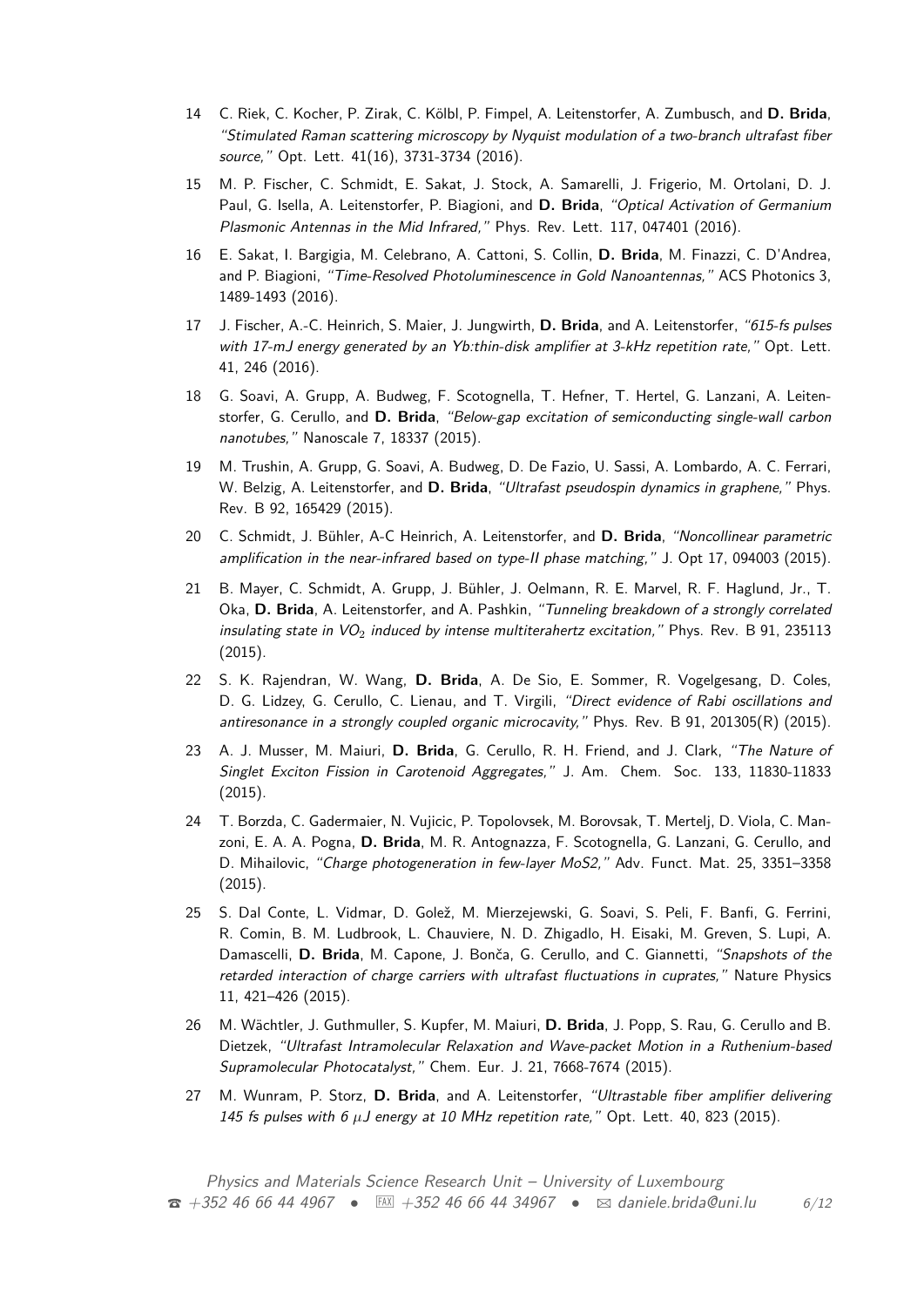- 28 V. Knittel, M.P. Fischer, T. de Roo, S. Mecking, A. Leitenstorfer, and **D. Brida**, "Nonlinear Photoluminescence Spectrum of Single Gold Nanostructures," ACS Nano 9, 894 (2015).
- 29 S.M. Falke, C.A. Rozzi, **D. Brida**, M. Maiurio, M. Amato, E. Sommer, A. De Sio, A. Rubio, G. Cerullo, E. Molinari, and C. Lienau, "Coherent ultrafast charge transfer in an organic photovoltaic blend," Science 344, 1001-1005 (2014).
- 30 B. Mayer, C. Schmidt, J. Bühler, D.V. Seletskiy, **D. Brida**, A. Pashkin, and A. Leitenstorfer, "Sub-cycle slicing of phase-locked and intense mid-infrared transients," New J. Phys. 16, 063033 (2014).
- 31 J. Réhault, M. Maiuri, C. Manzoni, **D. Brida**, J. Helbing, and G. Cerullo, "2D IR spectroscopy with phase-locked pulse pairs from a birefringent delay line," Opt. Express 22, 9063-9072 (2014).
- 32 **D. Brida**, G. Krauss, A. Sell, and A. Leitenstorfer, "Ultrabroadband Er:Fiber Lasers," Laser Photon. Rev. 8, 409-428 (2014).
- 33 D. Polli, O. Weingart, **D. Brida**, E. Poli, M. Maiuri, K. M. Spillane, A. Bottoni, P. Kukura, R. A. Mathies, G. Cerullo, and M. Garavelli, "Wavepacket Splitting and Two-pathway Deactivation in the Photoexcited Visual Pigment Isorhodopsin," Angew. Chem. Int. Ed. 53, 2504-2507 (2014).
- 34 A. J. Musser, M. Al-Hashimi, M. Maiuri, **D. Brida**, M. Heeney, G. Cerullo, R. H. Friend, and J. Clark, "Activated Singlet Exciton Fission in a Semiconducting Polymer," J. Am. Chem. Soc. 135, 12747-12754 (2013).
- 35 A. Tomadin, **D. Brida**, G. Cerullo, A. C. Ferrari, and M. Polini, "Nonequilibrium dynamics of photoexcited electrons in graphene: Collinear scattering, Auger processes, and the impact of screening," Phys. Rev. B 88, 035430 (2013).
- 36 **D. Brida**, C. Manzoni, A. Tomadin, Y.-J. Kim, A. Lombardo, S. Milana, R. R. Nair, K. S. Novoselov, A. C. Ferrari, G. Cerullo, and M. Polini, "Ultrafast Collinear Scattering and Carrier Multiplication in Graphene," Nature Communications 4, 1987 (2013).
- 37 M. Wächtler, M. Maiuri, **D. Brida**, J. Popp, S. Rau, G. Cerullo, and B. Dietzek, "Utilizing ancillary ligands to optimize the photophysical properties of 4H-imidazole ruthenium dyes," ChemPhysChem 14, 2973-2983 (2013).
- 38 G. Soavi, F. Scotognella, **D. Brida**, T. Hefner, F. Späth, M. R. Antognazza, T. Hertel, G. Lanzani, and G. Cerullo, "Ultrafast Charge Photogeneration in Semiconducting Carbon Nanotubes," Phys. Chem. Chem. Phys. 15, 9384-9391 (2013).
- 39 D. Fazzi, F. Scotognella, A. Milani, **D. Brida**, C. Manzoni, E. Cinquanta, M. Devetta, L. Ravagnan, P. Milani, F. Cataldo, L. Lüer, R. Wannemacher, J. Cabanillas-Gonzalez, M. Negro, S. Stagira, and C. Vozzi, "Ultrafast spectroscopy of linear carbon chains: the case of dinaphthylpolyynes," Phys. Chem. Chem. Phys. 15, 9384-9391 (2013).
- 40 C. A. Rozzi, S. M. Falke, N. Spallanzani, A. Rubio, E. Molinari, **D. Brida**, M. Maiuri, G. Cerullo, H. Schramm, J. Christoffers, and C. Lienau, "Quantum coherence controls the charge separation in a prototypical artificial light-harvesting system," Nature Communications 4, 1602 (2013).
- 41 G. Grancini, M. Maiuri, D. Fazzi, A. Petrozza, H-J. Egelhaaf, **D. Brida**, G. Cerullo, and G. Lanzani, "Hot exciton dissociation in polymer solar cells," Nature Materials 12, 29 (2013).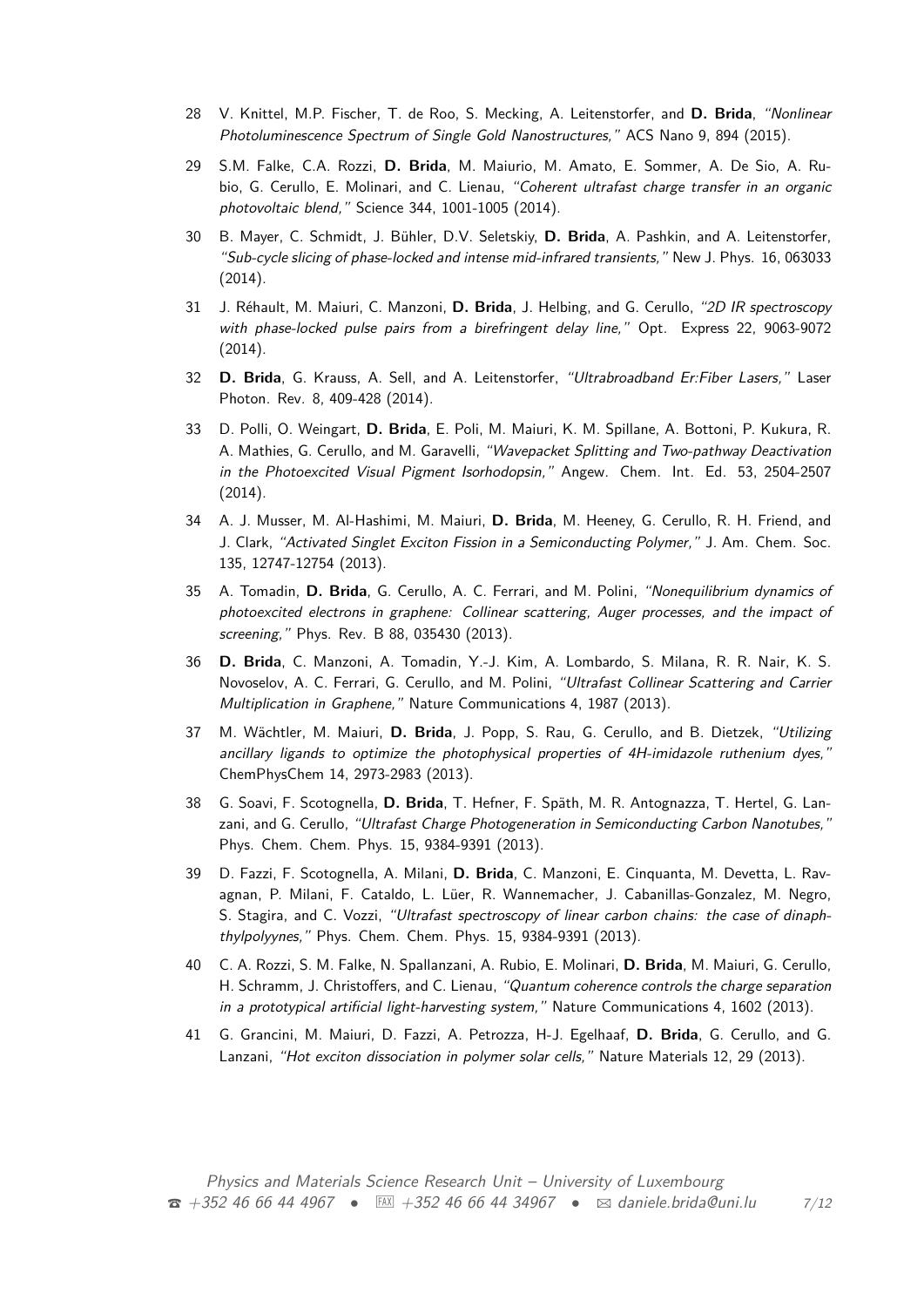- 42 A. Pashkin, F. Junginger, B. Mayer, C. Schmidt, O. Schubert, **D. Brida**, R. Huber, A. and Leitenstorfer, "Quantum Physics with Ultrabroadband and Intense Terahertz Pulses,"IEEE Journal of Selected Topics in Quantum Electronics," IEEE Journal of Selected Topics in Quantum Electronics 19, 8401608 (2013).
- 43 G. Della Valle, M. Conforti, S. Longhi, G. Cerullo, and **D. Brida**, "Real-time optical mapping of the dynamics of non-thermal electrons in thin gold films," Phys Rev. B 86, 155139 (2012).
- 44 **D. Brida**, C. Manzoni, and G. Cerullo, "Phase-locked pulses for two-dimensional spectroscopy by a birefringent delay line," Opt. Lett. 37, 3027-3029 (2012).
- 45 P. Biagioni, **D. Brida**, J.-S. Huang, J. Kern, L. Duò, B. Hecht, M. Finazzi, and G. Cerullo, "Dynamics of Four-Photon Photoluminescence in Gold Nanoantennas," Nano Lett. 12, 2941- 2947 (2012).
- 46 A. R. Bizzarri, **D. Brida**, S. Santini, G. Cerullo, and S. Cannistraro, "Ultrafast Pump-Probe Study of the Excited-State Charge-Transfer Dynamics in Blue Copper Rusticyanin," J. Phys. Chem. B 116, 4192-4198 (2012).
- 47 S. Kumkar, G. Krauss, M. Wunram, D. Fehrenbacher, U. Demirbas, **D. Brida**, and A. Leitenstorfer, "Femtosecond coherent seeding of a broadband Tm:fiber amplifier by an Er:fiber system," Opt. Lett. 37, 554-556 (2012).
- 48 L. Lüer, V. Moulisová, S. Henry, D. Polli, T. H. P. Brotosudarmo, S. Hoseinkhani, **D. Brida**, G. Lanzani, G. Cerullo, and R. J. Cogdell, "Tracking energy transfer between light harvesting complex 2 and 1 in photosynthetic membranes grown under high and low illumination," PNAS 109, 1473-1478 (2012).
- 49 M. Maiuri, D. Polli, **D. Brida**, L. Lüer, A. M. LaFountain, M. Fuciman, R. J. Cogdell, H. A. Frank, and G. Cerullo, "Solvent-dependent activation of intermediate excited states in the energy relaxation pathways of spheroidene," Phys. Chem. Chem. Phys. 14, 6312-6319 (2012).
- 50 D. Fazzi, G. Grancini,M. Maiuri, **D. Brida**, G. Cerullo, and G. Lanzani, "Ultrafast internal conversion in a low band gap polymer for photovoltaics: experimental and theoretical study," Phys. Chem. Chem. Phys. 14, 6367-6374 (2012).
- 51 D. Wegkamp, **D. Brida**, S. Bonora, G. Cerullo, J. Stähler, M. Wolf, and S. Wall, "Phase retrieval and compression of low-power white-light pulses," Appl. Phys. Lett 99, 101101 (2011).
- 52 **D. Brida**, C. Manzoni, G. Cirmi, D. Polli, and G. Cerullo, "Tracking ultrafast energy flow in molecules using broadly tunable few-optical-cycle pulses," IEEE Journal of Selected Topics in Quantum Electronics 18, 329-339 (2012).
- 53 M. W. B. Wilson, A. Rao, J. Clark, R. S. S. Kumar, **D. Brida**, G. Cerullo, and R. H. Friend, "UUltrafast Dynamics of Exciton Fission in Polycrystalline Pentacene," J. Am. Chem. Soc. 133, 11830-11833 (2011).
- 54 T. Virgili, D, Coles, A. M. Adawi, C. Clark, P. Michetti, S. K. Rajendran, **D. Brida**, D. Polli, G. Cerullo, and D. G. Lidzey, "Ultrafast polariton relaxation dynamics in an organic semiconductor microcavity," Phys. Rev. B 83, 245309 (2011).
- 55 S. Wall, **D. Brida**, S. R. Clark, H. P. Ehrke, D. Jaksch, A. Ardavan, S. Bonora, H. Uemura, Y. Takahashi, T. Hasegawa, H. Okamoto, G. Cerullo, and A. Cavalleri, "Quantum interference between charge excitation paths in a solid-state Mott insulator," Nature Physics 7, 114–118 (2011).
- 56 G. Krauss, D. Fehrenbacher, **D. Brida**, C. Riek, A. Sell, R. Huber, and A. Leitenstorfer, "Allpassive phase locking of a compact Er:fiber laser system," Opt. Lett. 36, 540-542 (2011).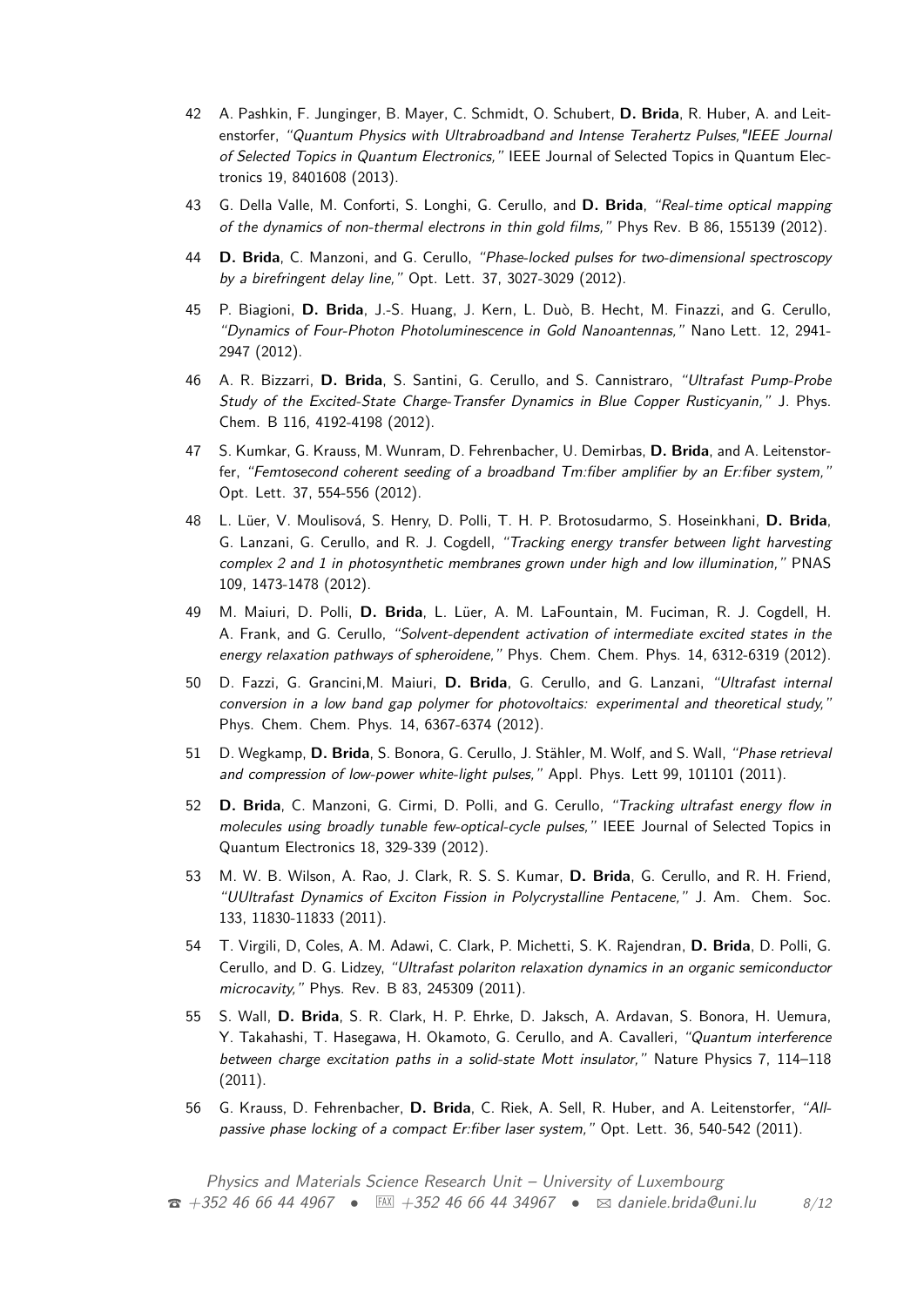- 57 E. Pontecorvo, S. M. Kapetanaki, M. Badioli, **D. Brida**, M. Marangoni, G. Cerullo, and T. Scopigno, "Femtosecond stimulated Raman spectrometer in the 320-520 nm range," Optics Express 19, 1107-1112 (2011).
- 58 C. Gadermaier, A. S. Alexandrov, V. V. Kabanov, P. Kusar, T. Mertelj1, X. Yao, C. Manzoni, **D. Brida**, G. Cerullo, and D. Mihailovic, "Electron-Phonon Coupling in High-Temperature Cuprate Superconductors Determined from Electron Relaxation Rates," Phys. Rev. Lett. 105, 257001 (2010).
- 59 D. Polli, **D. Brida**, S. Mukamel, G. Lanzani, and G. Cerullo, "Effective temporal resolution in pump-probe spectroscopy with strongly chirped pulses," Phys. Rev. A. 82, 053809 (2010).
- 60 S. Bonora, **D. Brida**, P. Villoresi, and G. Cerullo, "Ultrabroadband pulse shaping with a push-pull deformable mirror," Optics Express 18, 23147-23152 (2010).
- 61 D. Polli, P. Altoè, O. Weingart, P. Kukura, K. M. Spillane, C. Manzoni, **D. Brida**, G. Tomasello, G. Orlandi, R. Mathies, M. Garavelli, and G. Cerullo, "Conical Intersection Dynamics of the Primary Photoisomerization Event in Vision," Nature 467, 440-443 (2010).
- 62 E. A. Obraztsova, L. Lüer, E. D. Obraztsova, A. I. Chernov, **D. Brida**, D. Polli, and G. Lanzani, "Effect of environment on ultrafast photoexcitation kinetics in single-wall carbon nanotubes," Phys. Status Solidi B 247, 2831-2834 (2010).
- 63 A. Bassi, **D. Brida**, C. D'Andrea, G. Valentini, R. Cubeddu, S. De Silvestri, and G Cerullo, "Time-gated optical projection tomography," Opt. Lett. 35, 2732-2734 (2010).
- 64 F. Junginger, A. Sell, O. Schubert, B. Mayer, **D. Brida**, M. Marangoni, G. Cerullo, A. Leitenstorfer, and R. Huber, "Single-cycle multiterahertz transients with peak fields above 10 MV/cm," Opt. Lett. 35, 2645-2647 (2010).
- 65 G. Cirmi, **D. Brida**, A. Gambetta, M. Piacenza, F. Della Sala, L. Favaretto, G. Cerullo, and G. Lanzani, "Observation and control of coherent torsional dynamics in a quinquethiophene molecule," Phys. Chem. Chem. Phys. 12, 7917-7923 (2010).
- 66 **D. Brida**, C. Manzoni, G. Cirmi, M. Marangoni, S. Bonora, P. Villoresi, S. De Silvestri, and G. Cerullo, "Few-optical-cycle pulses tunable from the visible to the mid-infrared by optical parametric amplifiers," J. Opt. 12, 013001 (2010).
- 67 A. M. Siddiqui, G. Cirmi, **D. Brida**, F. X. Kärtner, and G. Cerullo, "Generation of Sub 7-fs Pulses at 800 nm from a Blue-pumped Optical Parametric Amplifier at Degeneracy," Opt. Lett. 34, 3592-3594 (2009).
- 68 P. Biagioni, M. Celebrano, M. Savoini, G. Grancini, **D. Brida**, S. Mátéfi-Tempfli, M. Mátéfi-Tempfli, L. Duò, B. Hecht, G. Cerullo, and M. Finazzi, "Dependence of the two-photon photoluminescence yield of gold nanostructures on the laser pulse duration," Phys. Rev. B 80, 045411 (2009).
- 69 **D. Brida**, C. Manzoni, M. Marangoni, S. Bonora, P. Villoresi, S. De Silvestri, and G. Cerullo, "Generation of 8.5-fs pulses at 1.3  $\mu$ m for ultrabroadband pump-probe spectroscopy," Opt. Express 17, 12510-12515 (2009).
- 70 L. Lüer, C. Gadermaier, J. Crochet, T. Hertel, **D. Brida**, and G. Lanzani, "Coherent Phonon Dynamics in Semiconducting Carbon Nanotubes: A Quantitative Study of Electron-Phonon Coupling" Phys. Rev. Lett. 102, 127401 (2009).
- 71 C. Manzoni, G. Cirmi, **D. Brida**, S. De Silvestri, and G. Cerullo, "Optical-parametric-generation process driven by femtosecond pulses: Timing and carrier-envelope phase properties," Phys. Rev. A 79, 033818 (2009).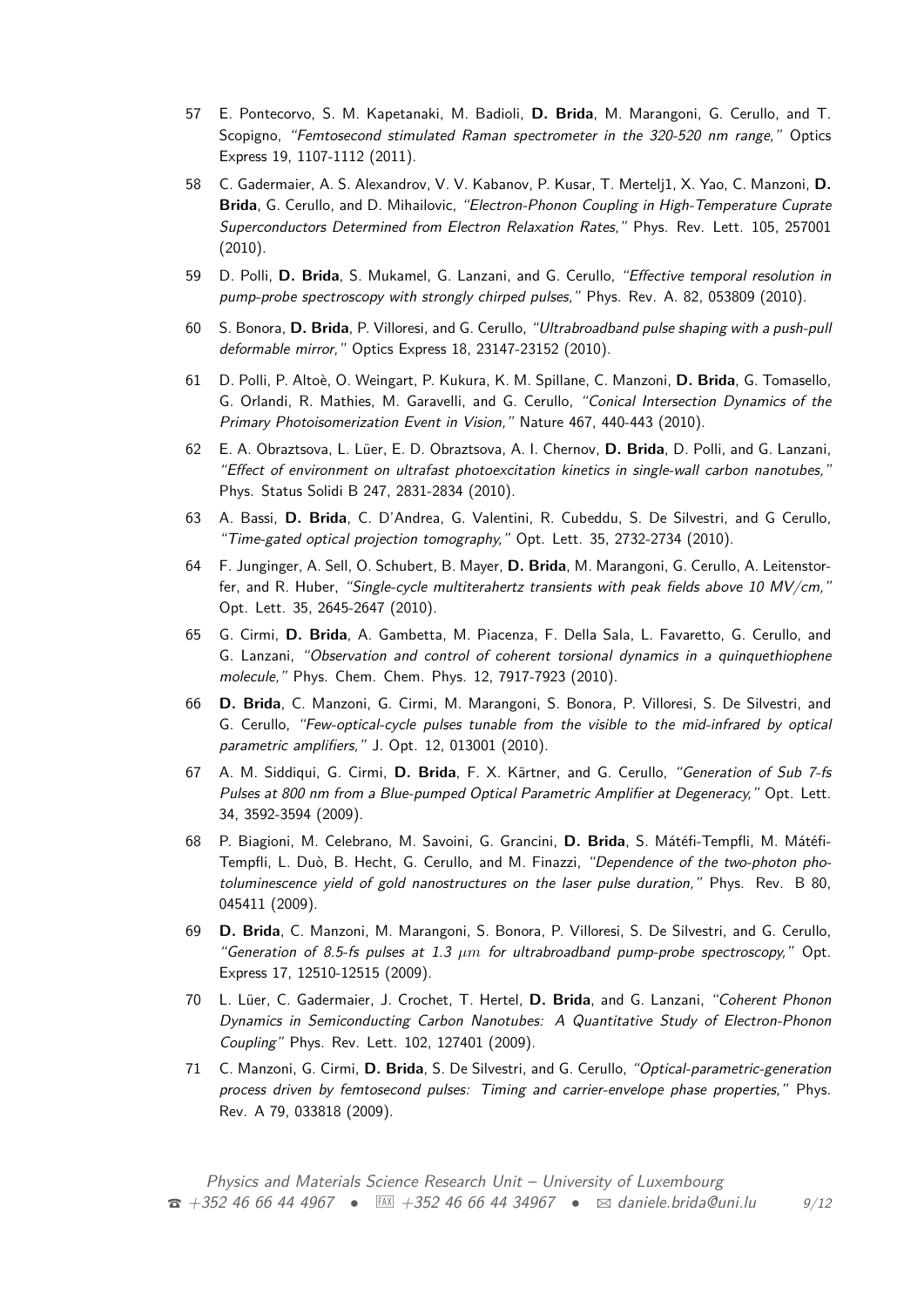- 72 M. Beutler, M. Ghotbi, F. Noack, **D. Brida**, C. Manzoni, and G. Cerullo, "Generation of highenergy sub-20 fs pulses tunable in the 250-310 nm region by frequency doubling of a high-power noncollinear optical parametric amplifier," Opt. Lett. 34, 710-712 (2009).
- 73 M. Marangoni, **D. Brida**, M. Conforti, A. D. Capobianco, C. Manzoni, F. Baronio, G. F. Nalesso, C. De Angelis, R. Ramponi, and G. Cerullo, "Synthesis of picosecond pulses by spectral compression and shaping of femtosecond pulses in engineered quadratic nonlinear media," Opt. Lett. 34, 241-243 (2009).
- 74 **D. Brida**, M. Marangoni, C. Manzoni, S. De Silvestri, and G. Cerullo, "Two-optical-cycle pulses in the mid-infrared from an optical parametric amplifier," Opt. Lett. 33, 2901-2903 (2008).
- 75 M. Marangoni, G. Sanna, **D. Brida**, M. Conforti, G. Cirmi, C. Manzoni, F. Baronio, P. Bassi, C. De Angelis, and G. Cerullo, "Observation of spectral drift in engineered quadratic nonlinear media," Appl. Phys. Lett. 93, 021107 (2008).
- 76 G. Cirmi, C. Manzoni, **D. Brida**, S. De Silvestri, and G. Cerullo, "Carrier-envelope phase stable, few-optical-cycle pulses tunable from visible to near IR," J. Opt. Soc. Am. B 25, B62-B69 (2008).
- 77 **D. Brida**, G. Cirmi, C. Manzoni, S. Bonora, P. Villoresi, S. De Silvestri, and G. Cerullo, "Subtwo-cycle light pulses at 1.6 *µm* from an optical parametric amplifier," Opt. Lett. 33, 741-743 (2008).
- 78 D. Polli, M. R. Antognazza, **D. Brida**, G. Lanzani, S. De Silvestri, and G. Cerullo, "Broadband Pump-Probe Spectroscopy with Sub-10-fs Resolution for Probing Ultrafast Internal Conversion and Coherent Phonons in Carotenoids," Chem. Phys. 350, 45-55, (2008).
- 79 **D. Brida**, C. Manzoni, G. Cirmi, M. Marangoni, S. De Silvestri, and G. Cerullo, "Generation of broadband mid-infrared pulses from an optical parametric amplifier," Opt. Express 15, 15035- 15040 (2007).
- 80 C. Manzoni, D. Polli, G. Cirmi, **D. Brida**, S. De Silvestri, and G. Cerullo, "Tunable fewoptical-cycle pulses with passive carrier-envelope phase stabilization from an optical parametric amplifier," Appl. Phys. Lett. 90, 171111 (2007).
- 81 G. Cirmi, **D. Brida**, C. Manzoni, M. Marangoni, S. De Silvestri, and G. Cerullo, "Few-opticalcycle pulses in the near-infrared from a noncollinear optical parametric amplifier," Opt. Lett. 32, 2396-2398 (2007).
- 82 M. A. Marangoni, **D. Brida**, M. Quintavalle, G. Cirmi, F. M. Pigozzo, C. Manzoni, F. Baronio, A. D. Capobianco, and G. Cerullo, "Narrow-bandwidth picosecond pulses by spectral compression of femtosecond pulses in second-order nonlinear crystals," Opt. Express 15, 8884-8891 (2007).

#### Patents

1 C. Manzoni, **D. Brida**, and G. Cerullo, "Phase-locked delay device including an optical wedge pair," US Patent application No. 13/490,862 deposited on 07.06.2012. European Patent application No. 13168800.4 deposited on 22.05.2013.

#### Book Chapters

1 G. Cerullo, and **D. Brida**, "Ultra-Broadband Optical Parametric Amplifiers," in SUSSP 66: Ultrafast Nonlinear Optics (Eds. R. Thomson, C. Leburn and D. Reid), Springer (2013), ISBN 978-3-319-00016-9.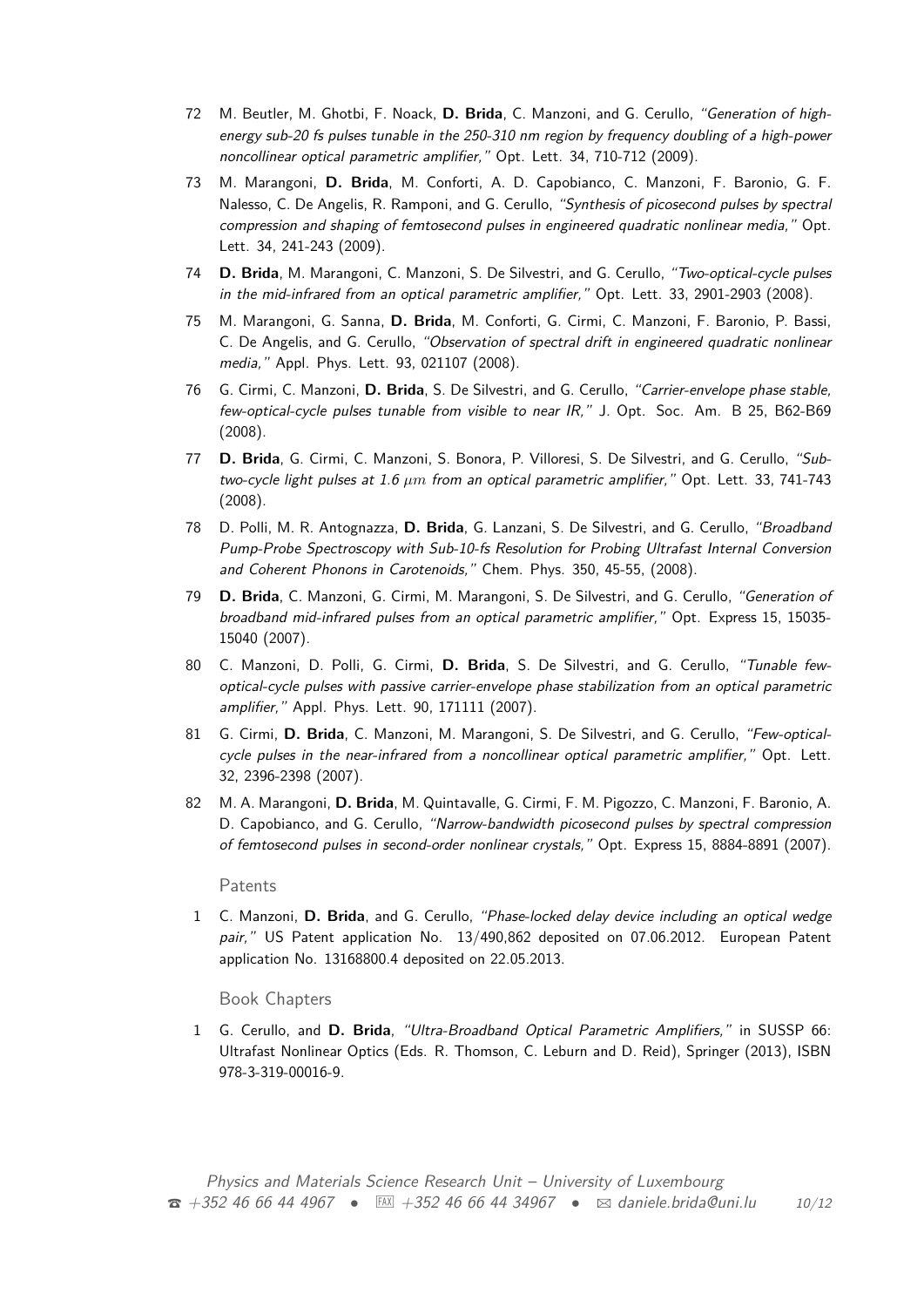## Conference contributions

More than 100 contributions at international conferences such as CLEO, CLEO Europe, Ultrafast Phenomena, Ultrafast Optics (the full list is not reported here). Several of these are regularly published as proceedings by leading scientific publishers like Springer, Wiley and SPIE.

Invited talks at international conferences

D. Brida, Europhoton 2018, Barcellona, Spain, 2018.

D. Brida, Ultrafast Phenomena, Hamburg, Germany, 2018.

D. Brida, URSI AT-RASC, Gran Canaria, Spain, 2018.

D. Brida, German-Chinese Young Scientist Symposium on Structures and Dynamics at Surfaces, Göttingen, Germany, 2017.

D. Brida, Correlation Optics 2017, Chernivts, Ukraine, 2017.

D. Brida et al., META'17, Incheon, South Korea, 2017.

D. Brida et al., Trends in Nanoscience 2017, Kloster Irsee, Germany, 2017.

D. Brida, Workshop on Bright THz Source and Nonlinear THz Field-Matter Interaction, Rochester, USA, 2016.

D. Brida, DPG Spring Meeting, Regensburg, Germany, 2016.

D. Brida, Topical Meeting on Nonlinear Plasmonics, Rome, Italy, 2016.

D. Brida, META'16, Malaga, Spain, 2016.

D. Brida, Laser Optics 2016, St. Petersburg, Russia, 2016.

D. Brida, Sino-German Symposium on Attosecond Photonics, Shanghai, China, 2015.

D. Brida, IS-PALD2014, Taiwan, 2014.

D. Brida, FISMAT 2013, Milano, Italy, 2013.

D. Brida et al., NLO 2013, Hawaii, USA, 2013.

D. Brida et al., ICMAT 2013, Singapore, 2013.

D. Brida et al., Graphene Nanophotonics 2013, Benasque, Spain, 2013.

D. Brida et al., ASSP 2012, San Diego, USA, 2012.

D. Brida et al., Ultrafast Optics 2011, Monterey, CA, USA, 2011.

D. Brida et al., URSI-GASS 2011, Istanbul, Turkey, 2011.

D. Brida et al., LPHYS'11, Sarajevo, Bosnia and Herzegovina, 2011

D. Brida et al., ASSP 2011, Istanbul, Turkey, 2011.

D. Brida et al., CLEO Europe, Munich, Germany 2009.

Invited Lectures and Colloquia

<span id="page-10-0"></span>04-10-2018 Max Planck Institute of Quantum Optics, IMPRS-APS Talk: Sub-Optical-Cycle Control of Light and Matter, Munich, Germany

27/31-08-2018 ELISS 2018, Summer School lectures on parametric amplification and plasmonics, Szeged, Hungary

Physics and Materials Science Research Unit – University of Luxembourg T +352 46 66 44 4967 • u +352 46 66 44 34967 • B [daniele.brida@uni.lu](mailto:daniele.brida@uni.lu) 11[/12](#page-10-0)